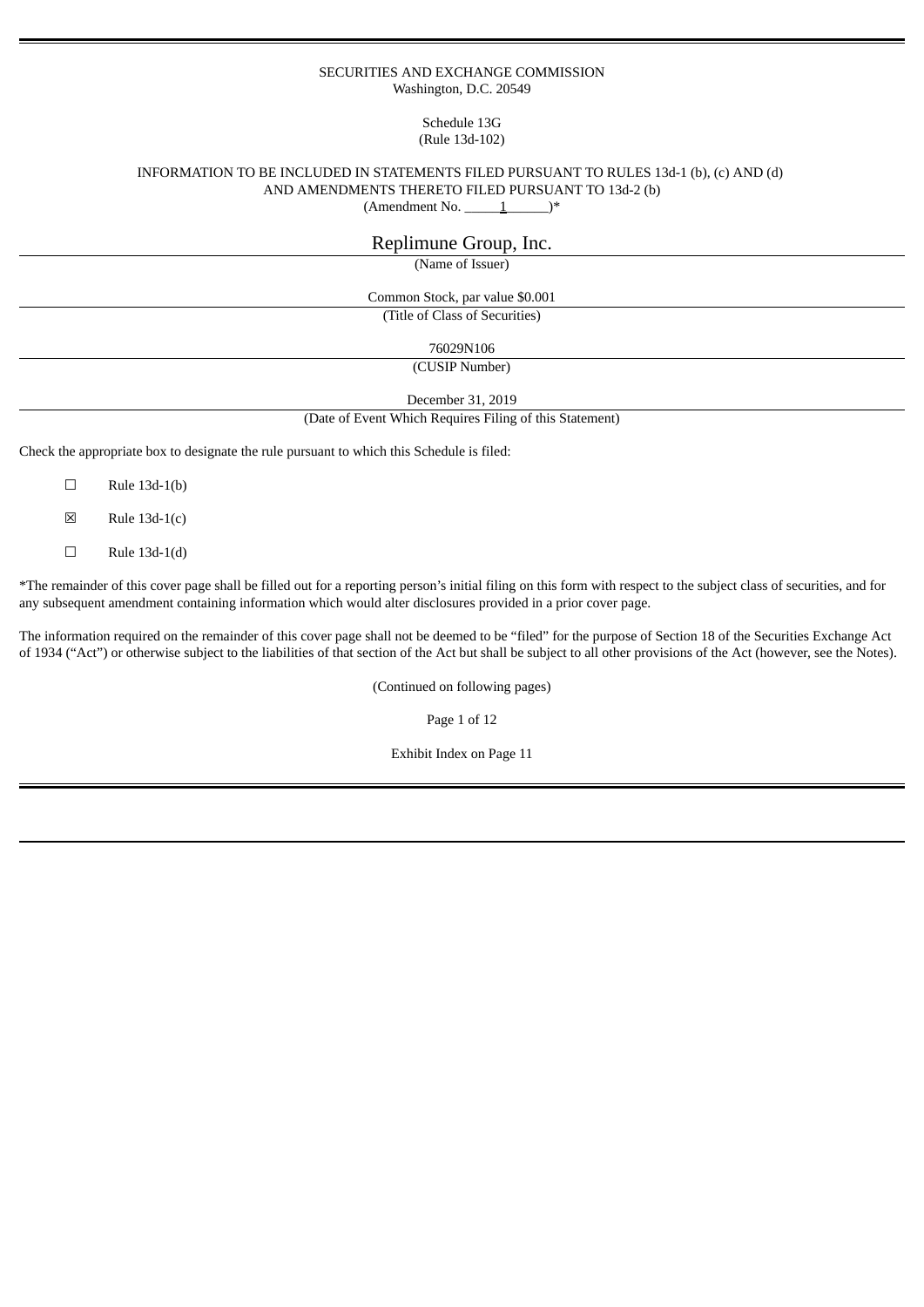# CUSIP # 76029N106 Page 2 of 12

| $\mathbf{1}$                                                                                                                                                          | <b>NAME OF REPORTING PERSONS</b>                                               |  | Foresite Capital Fund III, L.P. ("FCF III")                                                                                                                                                                                                                                                                                         |     |         |        |   |  |  |
|-----------------------------------------------------------------------------------------------------------------------------------------------------------------------|--------------------------------------------------------------------------------|--|-------------------------------------------------------------------------------------------------------------------------------------------------------------------------------------------------------------------------------------------------------------------------------------------------------------------------------------|-----|---------|--------|---|--|--|
| 2                                                                                                                                                                     | CHECK THE APPROPRIATE BOX IF A MEMBER OF A GROUP                               |  |                                                                                                                                                                                                                                                                                                                                     |     |         |        |   |  |  |
|                                                                                                                                                                       |                                                                                |  |                                                                                                                                                                                                                                                                                                                                     | (a) | $\Box$  | (b)    | ⊠ |  |  |
| 3                                                                                                                                                                     | <b>SEC USE ONLY</b>                                                            |  |                                                                                                                                                                                                                                                                                                                                     |     |         |        |   |  |  |
| 4                                                                                                                                                                     | CITIZENSHIP OR PLACE OF ORGANIZATION<br>Delaware                               |  |                                                                                                                                                                                                                                                                                                                                     |     |         |        |   |  |  |
| 5<br><b>NUMBER OF</b><br><b>SHARES</b><br><b>BENEFICIALLY</b><br><b>OWNED BY EACH</b><br><b>REPORTING</b><br><b>PERSON</b><br><b>WITH</b><br>6<br>$\overline{7}$<br>8 |                                                                                |  | <b>SOLE VOTING POWER</b><br>313,922 shares, except that Foresite Capital Management III, LLC ("FCM III"), the general partner of<br>FCF III, may be deemed to have sole power to vote these shares, and James Tananbaum<br>("Tananbaum"), the managing member of FCM III, may be deemed to have sole power to vote these<br>shares. |     |         |        |   |  |  |
|                                                                                                                                                                       |                                                                                |  | <b>SHARED VOTING POWER</b><br>See response to row 5.                                                                                                                                                                                                                                                                                |     |         |        |   |  |  |
|                                                                                                                                                                       |                                                                                |  | <b>SOLE DISPOSITIVE POWER</b><br>313,922 shares, except that FCM III, the general partner of FCF III, may be deemed to have sole<br>power to dispose of these shares, and Tananbaum, the managing member of FCM III, may be deemed<br>to have sole power to dispose of these shares.                                                |     |         |        |   |  |  |
|                                                                                                                                                                       |                                                                                |  | <b>SHARED DISPOSITIVE POWER</b><br>See response to row 7.                                                                                                                                                                                                                                                                           |     |         |        |   |  |  |
| 9                                                                                                                                                                     | AGGREGATE AMOUNT BENEFICIALLY OWNED BY EACH<br><b>REPORTING PERSON</b>         |  |                                                                                                                                                                                                                                                                                                                                     |     | 313,922 |        |   |  |  |
| 10                                                                                                                                                                    | CHECK BOX IF THE AGGREGATE AMOUNT IN ROW (9)<br><b>EXCLUDES CERTAIN SHARES</b> |  |                                                                                                                                                                                                                                                                                                                                     |     |         | $\Box$ |   |  |  |
| 11                                                                                                                                                                    | PERCENT OF CLASS REPRESENTED BY AMOUNT IN ROW 9                                |  |                                                                                                                                                                                                                                                                                                                                     |     | 0.8%    |        |   |  |  |
| 12                                                                                                                                                                    | <b>TYPE OF REPORTING PERSON</b>                                                |  |                                                                                                                                                                                                                                                                                                                                     | PN  |         |        |   |  |  |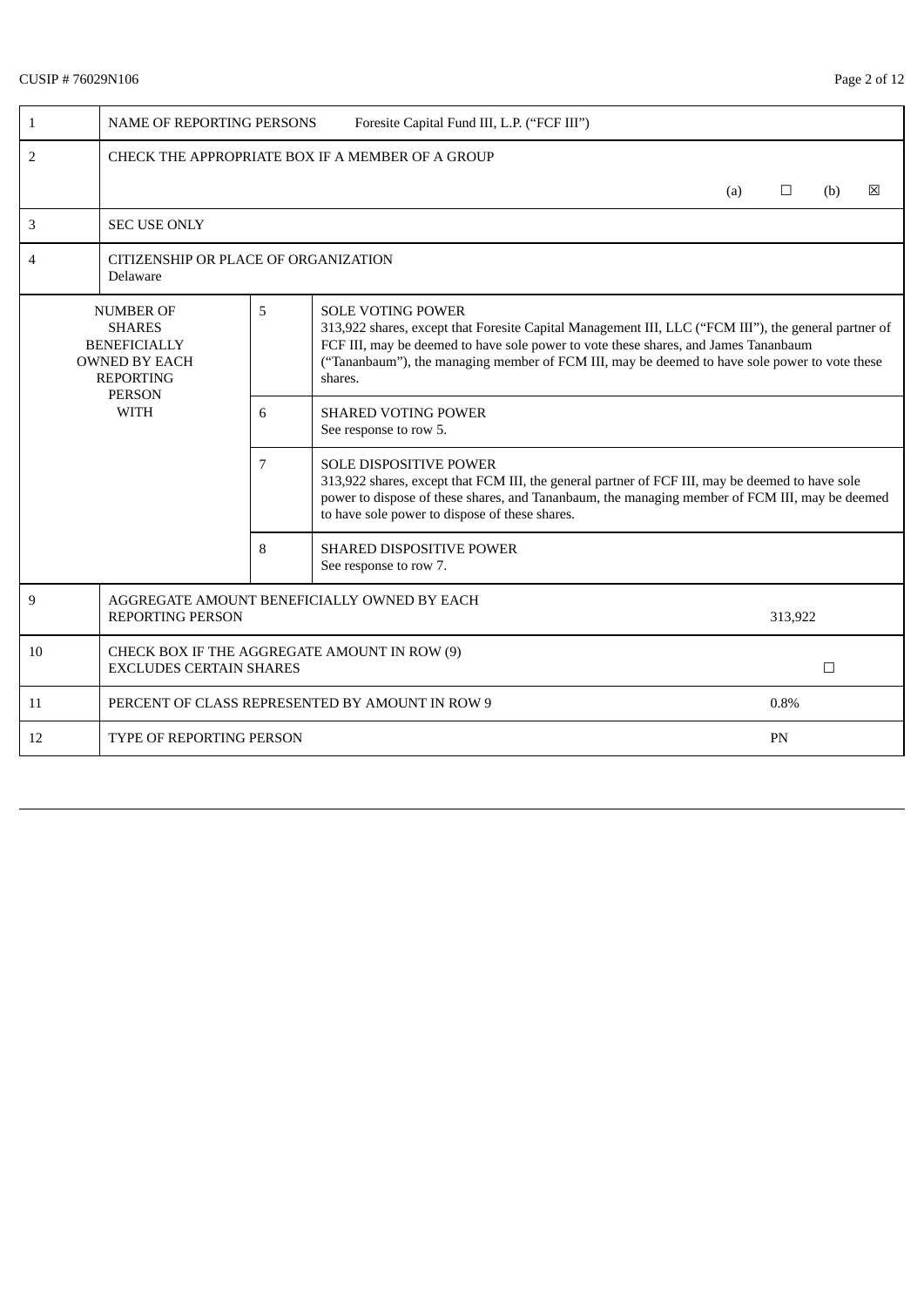# CUSIP # 76029N106 Page 3 of 12

| 1                                                                                     | Foresite Capital Management III, LLC ("FCM III")<br><b>NAME OF REPORTING PERSONS</b> |  |                                                                                                                                                                                                                                                                                                                      |  |  |        |  |  |  |  |
|---------------------------------------------------------------------------------------|--------------------------------------------------------------------------------------|--|----------------------------------------------------------------------------------------------------------------------------------------------------------------------------------------------------------------------------------------------------------------------------------------------------------------------|--|--|--------|--|--|--|--|
| 2                                                                                     | CHECK THE APPROPRIATE BOX IF A MEMBER OF A GROUP                                     |  |                                                                                                                                                                                                                                                                                                                      |  |  |        |  |  |  |  |
|                                                                                       | ⊠<br>(a)<br>$\Box$<br>(b)                                                            |  |                                                                                                                                                                                                                                                                                                                      |  |  |        |  |  |  |  |
| 3                                                                                     | <b>SEC USE ONLY</b>                                                                  |  |                                                                                                                                                                                                                                                                                                                      |  |  |        |  |  |  |  |
| 4                                                                                     | CITIZENSHIP OR PLACE OF ORGANIZATION<br>Delaware                                     |  |                                                                                                                                                                                                                                                                                                                      |  |  |        |  |  |  |  |
| 5<br><b>NUMBER OF</b><br><b>SHARES</b><br><b>BENEFICIALLY</b><br><b>OWNED BY EACH</b> |                                                                                      |  | <b>SOLE VOTING POWER</b><br>313,922 shares, all of which are directly owned by FCF III. FCM III, the general partner of FCF III,<br>may be deemed to have sole power to vote these shares, and Tananbaum, the managing member of<br>FCM III, may be deemed to have sole power to vote these shares.                  |  |  |        |  |  |  |  |
|                                                                                       | <b>REPORTING</b><br><b>PERSON</b><br><b>WITH</b>                                     |  | <b>SHARED VOTING POWER</b><br>See response to row 5.                                                                                                                                                                                                                                                                 |  |  |        |  |  |  |  |
| 7<br>8                                                                                |                                                                                      |  | <b>SOLE DISPOSITIVE POWER</b><br>313,922 shares, all of which are directly owned by FCF III. FCM III, the general partner of FCF III,<br>may be deemed to have sole power to dispose of these shares, and Tananbaum, the managing member<br>of FCM III, may be deemed to have sole power to dispose of these shares. |  |  |        |  |  |  |  |
|                                                                                       |                                                                                      |  | <b>SHARED DISPOSITIVE POWER</b><br>See response to row 7.                                                                                                                                                                                                                                                            |  |  |        |  |  |  |  |
| 9                                                                                     | AGGREGATE AMOUNT BENEFICIALLY OWNED BY EACH<br><b>REPORTING PERSON</b><br>313,922    |  |                                                                                                                                                                                                                                                                                                                      |  |  |        |  |  |  |  |
| 10                                                                                    | CHECK BOX IF THE AGGREGATE AMOUNT IN ROW (9)<br><b>EXCLUDES CERTAIN SHARES</b>       |  |                                                                                                                                                                                                                                                                                                                      |  |  | $\Box$ |  |  |  |  |
| 11                                                                                    | PERCENT OF CLASS REPRESENTED BY AMOUNT IN ROW 9<br>$0.8\%*$                          |  |                                                                                                                                                                                                                                                                                                                      |  |  |        |  |  |  |  |
| 12                                                                                    | <b>TYPE OF REPORTING PERSON</b><br>00                                                |  |                                                                                                                                                                                                                                                                                                                      |  |  |        |  |  |  |  |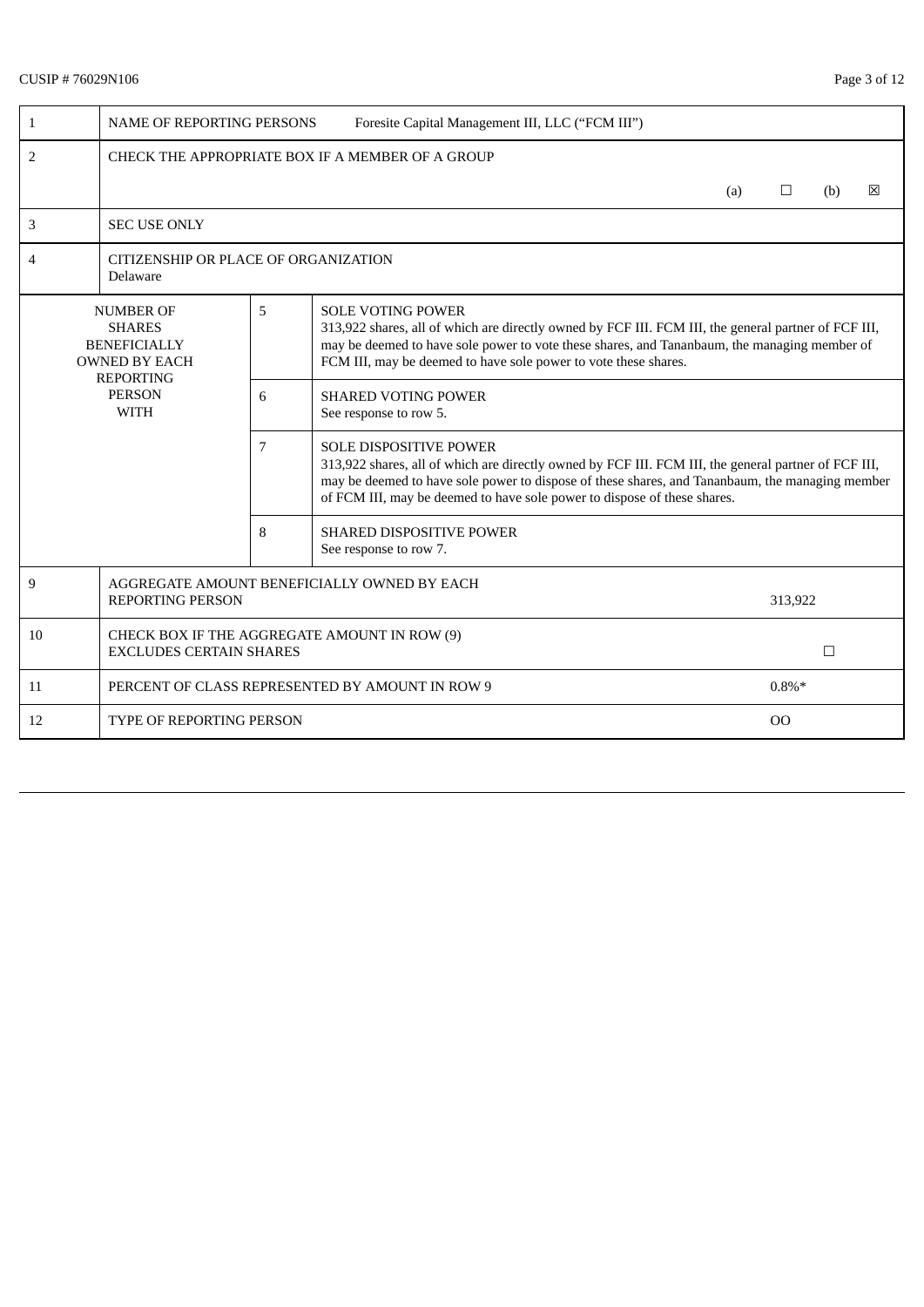# CUSIP # 76029N106 Page 4 of 12

| 1                                                                        | <b>NAME OF REPORTING PERSONS</b><br>Foresite Capital Fund IV, L.P. ("FCF IV")  |   |                                                           |  |                |        |   |  |  |
|--------------------------------------------------------------------------|--------------------------------------------------------------------------------|---|-----------------------------------------------------------|--|----------------|--------|---|--|--|
| 2                                                                        | CHECK THE APPROPRIATE BOX IF A MEMBER OF A GROUP                               |   |                                                           |  |                |        |   |  |  |
|                                                                          | (a)                                                                            |   |                                                           |  |                |        | 冈 |  |  |
| 3                                                                        | <b>SEC USE ONLY</b>                                                            |   |                                                           |  |                |        |   |  |  |
| 4                                                                        | CITIZENSHIP OR PLACE OF ORGANIZATION<br>Delaware                               |   |                                                           |  |                |        |   |  |  |
|                                                                          | <b>NUMBER OF</b><br><b>SHARES</b><br><b>BENEFICIALLY</b>                       | 5 | <b>SOLE VOTING POWER</b><br>0 shares.                     |  |                |        |   |  |  |
| <b>OWNED BY EACH</b><br><b>REPORTING</b><br><b>PERSON</b><br><b>WITH</b> |                                                                                | 6 | <b>SHARED VOTING POWER</b><br>See response to row 5.      |  |                |        |   |  |  |
|                                                                          |                                                                                | 7 | <b>SOLE DISPOSITIVE POWER</b><br>0 shares.                |  |                |        |   |  |  |
|                                                                          |                                                                                | 8 | <b>SHARED DISPOSITIVE POWER</b><br>See response to row 7. |  |                |        |   |  |  |
| 9                                                                        | AGGREGATE AMOUNT BENEFICIALLY OWNED BY EACH<br><b>REPORTING PERSON</b>         |   |                                                           |  | $\overline{0}$ |        |   |  |  |
| 10                                                                       | CHECK BOX IF THE AGGREGATE AMOUNT IN ROW (9)<br><b>EXCLUDES CERTAIN SHARES</b> |   |                                                           |  |                | $\Box$ |   |  |  |
| 11                                                                       | PERCENT OF CLASS REPRESENTED BY AMOUNT IN ROW 9                                |   |                                                           |  | $0\%$          |        |   |  |  |
| 12                                                                       | <b>TYPE OF REPORTING PERSON</b>                                                |   |                                                           |  |                | PN     |   |  |  |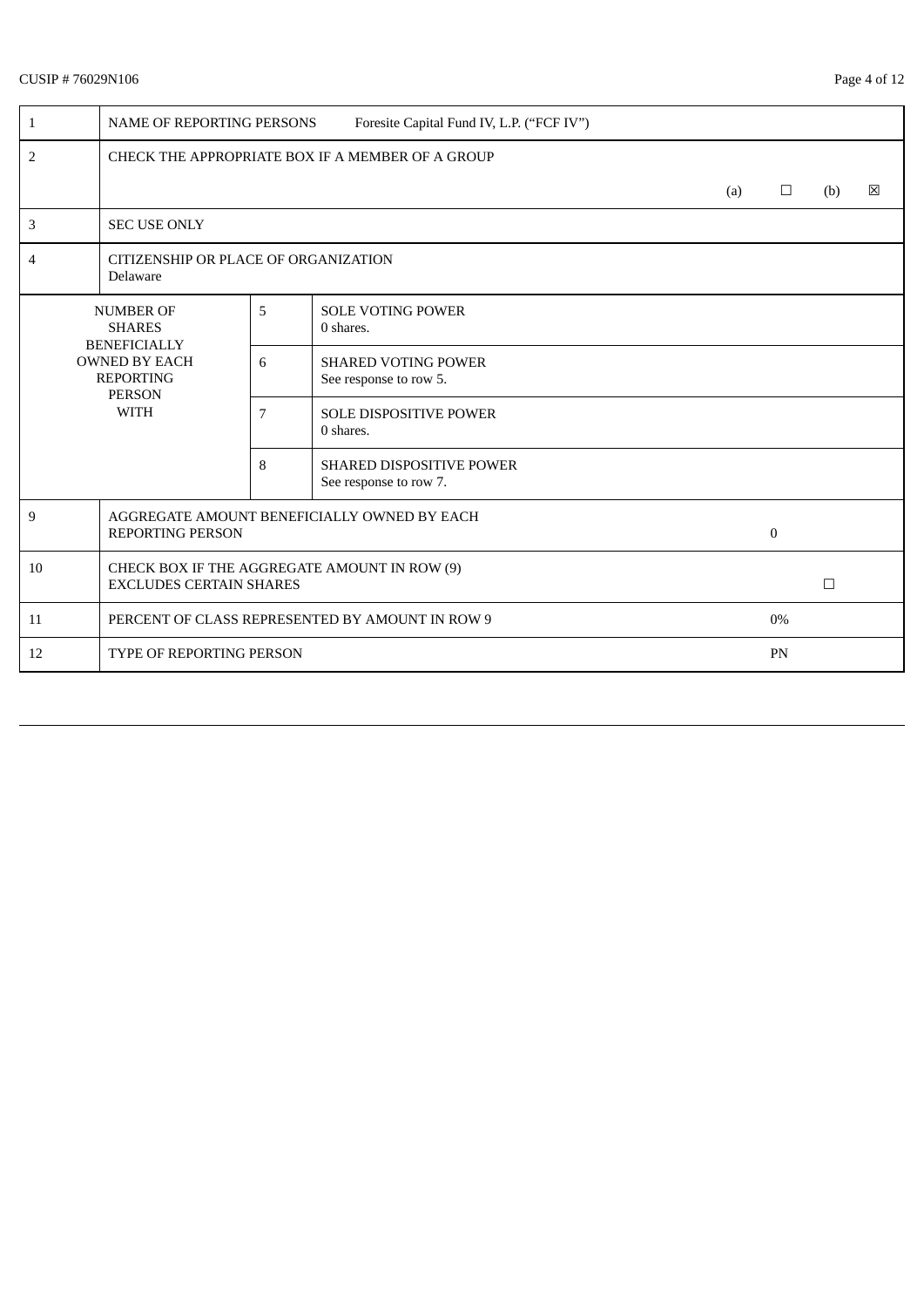# CUSIP # 76029N106 Page 5 of 12

| 1                                                                                                                     | <b>NAME OF REPORTING PERSONS</b><br>Foresite Capital Management IV, LLC ("FCM IV") |   |                                                           |  |              |     |   |  |
|-----------------------------------------------------------------------------------------------------------------------|------------------------------------------------------------------------------------|---|-----------------------------------------------------------|--|--------------|-----|---|--|
| $\overline{2}$                                                                                                        | CHECK THE APPROPRIATE BOX IF A MEMBER OF A GROUP                                   |   |                                                           |  |              |     |   |  |
|                                                                                                                       | (a)                                                                                |   |                                                           |  |              | (b) | ⊠ |  |
| $\mathbf{3}$                                                                                                          | <b>SEC USE ONLY</b>                                                                |   |                                                           |  |              |     |   |  |
| 4                                                                                                                     | CITIZENSHIP OR PLACE OF ORGANIZATION<br>Delaware                                   |   |                                                           |  |              |     |   |  |
| <b>NUMBER OF</b><br><b>SHARES</b><br><b>BENEFICIALLY</b><br><b>OWNED BY EACH</b><br><b>REPORTING</b><br><b>PERSON</b> |                                                                                    | 5 | <b>SOLE VOTING POWER</b><br>$0$ shares.                   |  |              |     |   |  |
|                                                                                                                       |                                                                                    | 6 | <b>SHARED VOTING POWER</b><br>See response to row 5.      |  |              |     |   |  |
|                                                                                                                       | <b>WITH</b>                                                                        |   | <b>SOLE DISPOSITIVE POWER</b><br>0 shares.                |  |              |     |   |  |
|                                                                                                                       |                                                                                    | 8 | <b>SHARED DISPOSITIVE POWER</b><br>See response to row 7. |  |              |     |   |  |
| 9                                                                                                                     | AGGREGATE AMOUNT BENEFICIALLY OWNED BY EACH<br><b>REPORTING PERSON</b>             |   |                                                           |  | $\mathbf{0}$ |     |   |  |
| 10                                                                                                                    | CHECK BOX IF THE AGGREGATE AMOUNT IN ROW (9)<br><b>EXCLUDES CERTAIN SHARES</b>     |   |                                                           |  |              | □   |   |  |
| 11                                                                                                                    | PERCENT OF CLASS REPRESENTED BY AMOUNT IN ROW 9                                    |   |                                                           |  | $0\%$        |     |   |  |
| 12                                                                                                                    | <b>TYPE OF REPORTING PERSON</b>                                                    |   |                                                           |  |              |     |   |  |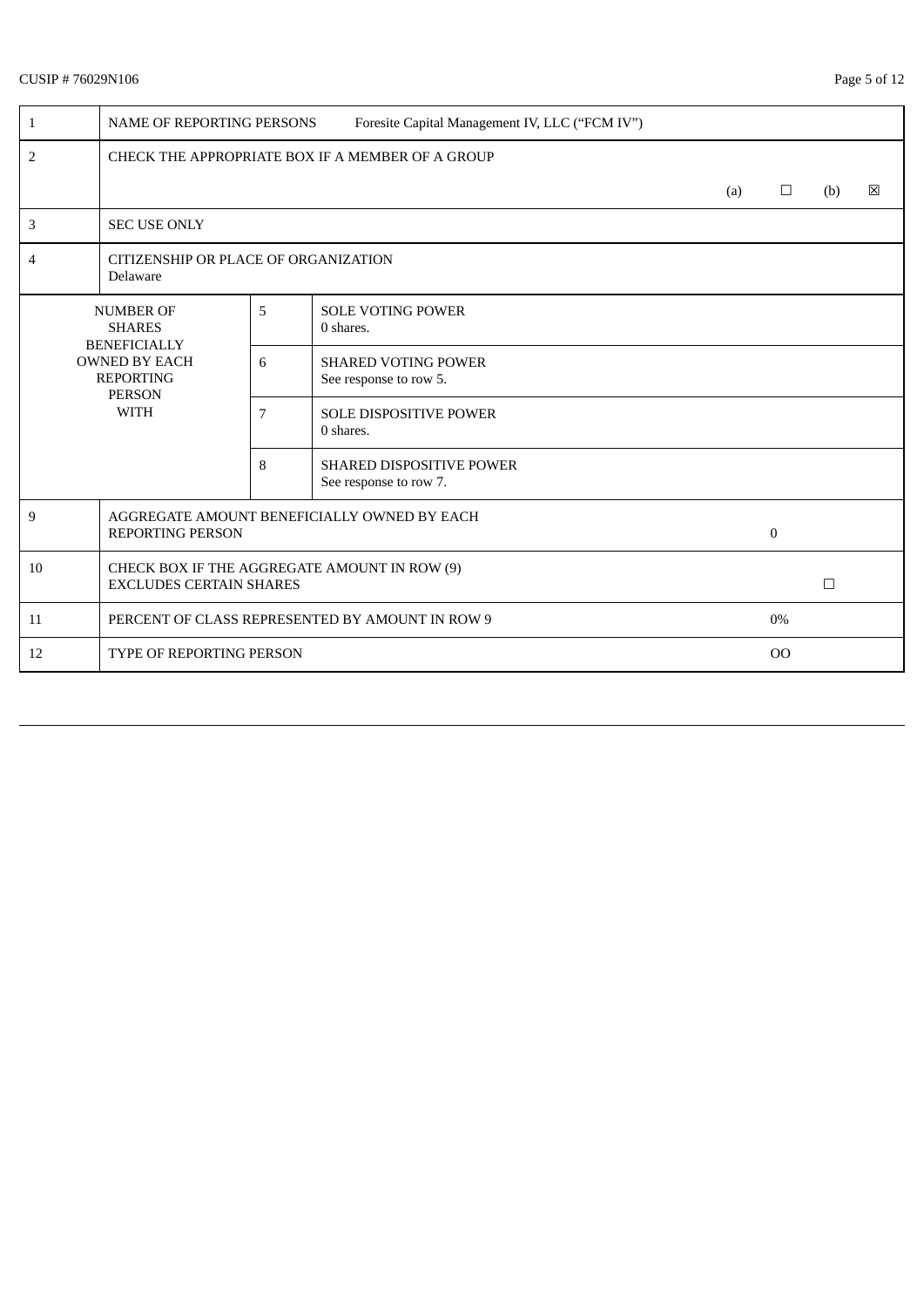# CUSIP # 76029N106 Page 6 of 12

| $\mathbf{1}$                                                                          | James Tananbaum ("Tananbaum")<br><b>NAME OF REPORTING PERSONS</b>                 |   |                                                                                                                                                                                                                                                          |  |  |        |  |  |  |  |
|---------------------------------------------------------------------------------------|-----------------------------------------------------------------------------------|---|----------------------------------------------------------------------------------------------------------------------------------------------------------------------------------------------------------------------------------------------------------|--|--|--------|--|--|--|--|
| 2                                                                                     | CHECK THE APPROPRIATE BOX IF A MEMBER OF A GROUP                                  |   |                                                                                                                                                                                                                                                          |  |  |        |  |  |  |  |
|                                                                                       | 区<br>$\Box$<br>(a)<br>(b)                                                         |   |                                                                                                                                                                                                                                                          |  |  |        |  |  |  |  |
| 3                                                                                     | <b>SEC USE ONLY</b>                                                               |   |                                                                                                                                                                                                                                                          |  |  |        |  |  |  |  |
| 4                                                                                     | CITIZENSHIP OR PLACE OF ORGANIZATION<br><b>United States</b>                      |   |                                                                                                                                                                                                                                                          |  |  |        |  |  |  |  |
| 5<br><b>NUMBER OF</b><br><b>SHARES</b><br><b>BENEFICIALLY</b><br><b>OWNED BY EACH</b> |                                                                                   |   | <b>SOLE VOTING POWER</b><br>313,922 shares, which are directly owned by FCF III. Tananbaum is the managing member of FCM<br>III, which is the general partner of FCF III. Tananbaum may be deemed to have sole power to vote<br>these shares.            |  |  |        |  |  |  |  |
| <b>REPORTING</b><br><b>PERSON</b><br><b>WITH</b>                                      |                                                                                   | 6 | <b>SHARED VOTING POWER</b><br>See response to row 5.                                                                                                                                                                                                     |  |  |        |  |  |  |  |
|                                                                                       |                                                                                   | 7 | <b>SOLE DISPOSITIVE POWER</b><br>313,922 shares, which are directly owned by FCF III. Tananbaum is the managing member of FCM<br>III, which is the general partner of FCF III. Tananbaum may be deemed to have sole power to dispose<br>of these shares. |  |  |        |  |  |  |  |
| 8                                                                                     |                                                                                   |   | <b>SHARED DISPOSITIVE POWER</b><br>See response to row 7.                                                                                                                                                                                                |  |  |        |  |  |  |  |
| 9                                                                                     | AGGREGATE AMOUNT BENEFICIALLY OWNED BY EACH<br><b>REPORTING PERSON</b><br>313,922 |   |                                                                                                                                                                                                                                                          |  |  |        |  |  |  |  |
| 10                                                                                    | CHECK BOX IF THE AGGREGATE AMOUNT IN ROW (9)<br><b>EXCLUDES CERTAIN SHARES</b>    |   |                                                                                                                                                                                                                                                          |  |  | $\Box$ |  |  |  |  |
| 11                                                                                    | PERCENT OF CLASS REPRESENTED BY AMOUNT IN ROW 9                                   |   |                                                                                                                                                                                                                                                          |  |  | 0.8%   |  |  |  |  |
| 12                                                                                    | <b>TYPE OF REPORTING PERSON</b><br>IN                                             |   |                                                                                                                                                                                                                                                          |  |  |        |  |  |  |  |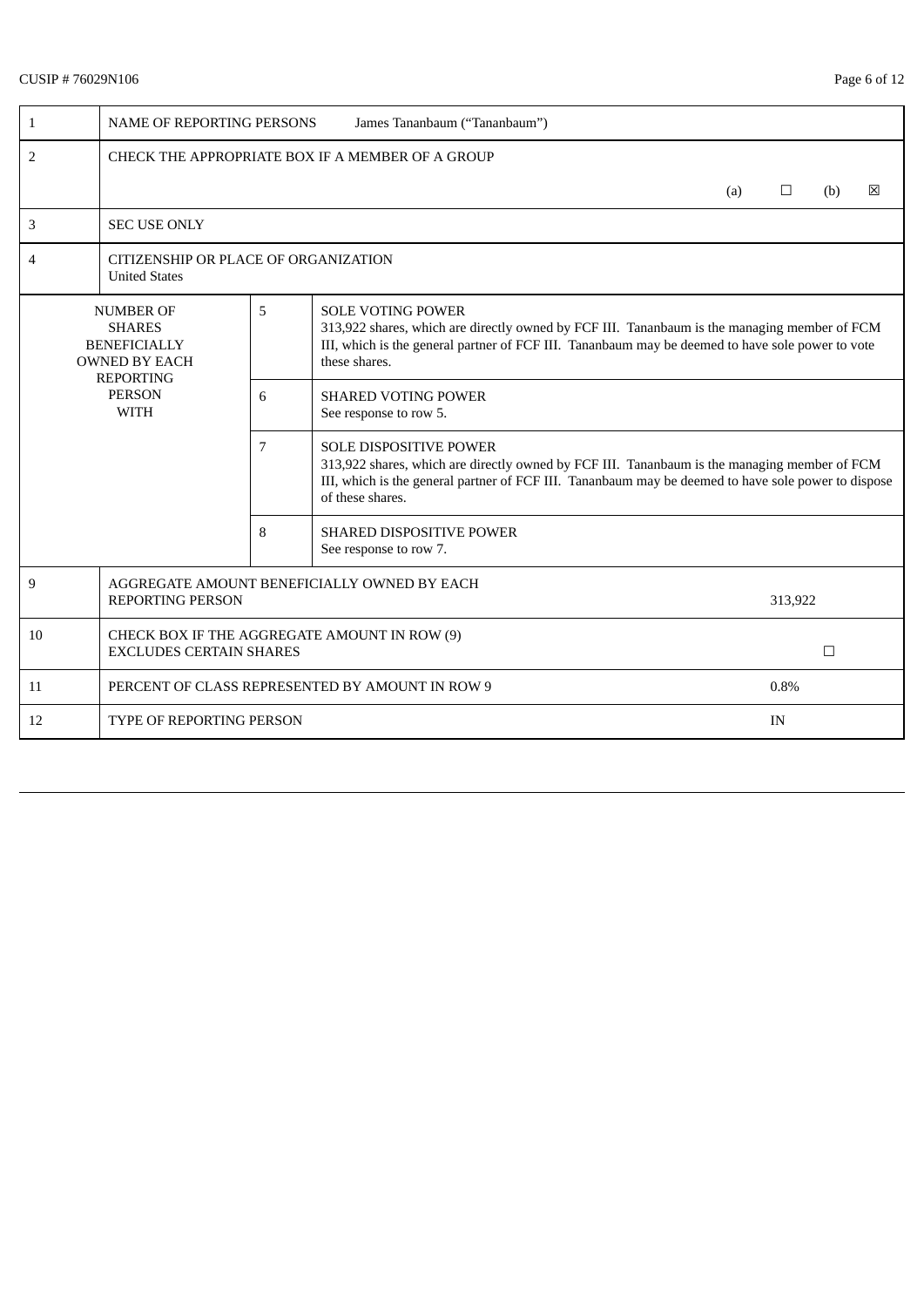Replimune Group, Inc. (the "Issuer")

#### ITEM 1(B). ADDRESS OF ISSUER'S PRINCIPAL EXECUTIVE OFFICES

18 Commerce Way Woburn, MA 01801

### ITEM 2(A). NAME OF PERSONS FILING

This Schedule is filed by Foresite Capital Fund III, L.P., a Delaware limited partnership ("FCF III"), Foresite Capital Management III, LLC, a Delaware limited liability company ("FCM III"), Foresite Capital Fund IV, L.P., a Delaware limited partnership ("FCF IV"), Foresite Capital Management IV, LLC, a Delaware limited liability company ("FCM IV"), and James Tananbaum. The foregoing entities and individuals are collectively referred to as the "Reporting Persons."

#### ITEM 2(B). ADDRESS OF PRINCIPAL OFFICE

The address for each of the Reporting Persons is:

c/o Foresite Capital Management 600 Montgomery Street, Suite 4500 San Francisco, CA 94111

#### ITEM 2(C). CITIZENSHIP

See Row 4 of cover page for each Reporting Person.

### ITEM 2(D). TITLE OF CLASS OF SECURITIES

Common Stock, par value \$0.001

#### ITEM 2(D) CUSIP NUMBER

76029N106

#### ITEM 3. IF THIS STATEMENT IS FILED PURSUANT TO RULE 13D-1(B), OR 13D-2(B) OR (C), CHECK WHETHER THE PERSON FILING IS A:

Not applicable.

### ITEM 4. OWNERSHIP

The following information with respect to the ownership of the Common Stock of the Issuer by the persons filing this Statement is provided as of December 31, 2019: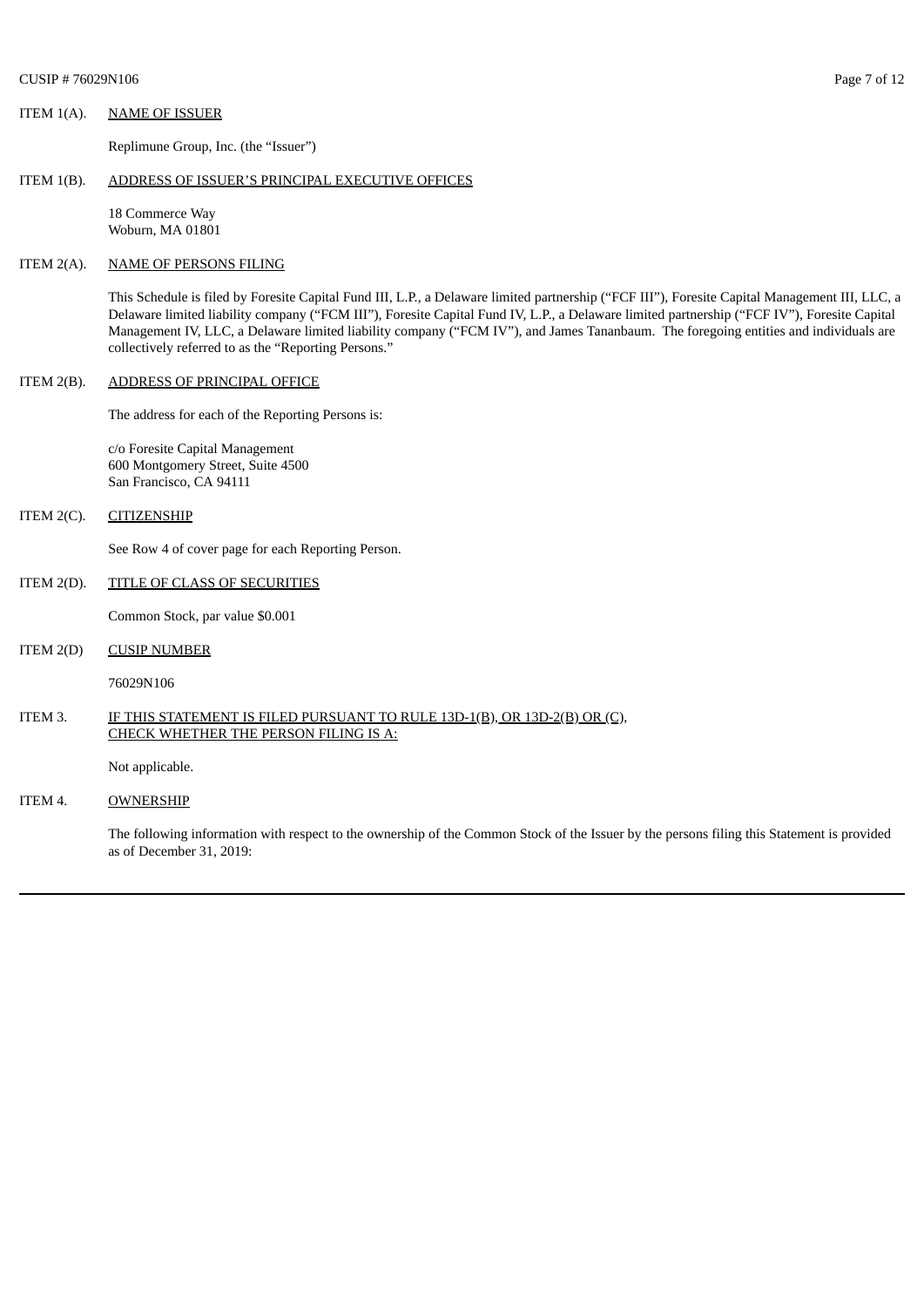#### (a) Amount beneficially owned:

See Row 9 of cover page for each Reporting Person.

### (b) Percent of Class:

See Row 11 of cover page for each Reporting Person.

# (c) Number of shares as to which such person has:

(i) Sole power to vote or to direct the vote:

See Row 5 of cover page for each Reporting Person.

(ii) Shared power to vote or to direct the vote:

See Row 6 of cover page for each Reporting Person.

(iii) Sole power to dispose or to direct the disposition of:

See Row 7 of cover page for each Reporting Person.

(iv) Shared power to dispose or to direct the disposition of:

See Row 8 of cover page for each Reporting Person.

# ITEM 5. OWNERSHIP OF FIVE PERCENT OR LESS OF A CLASS

If this statement is being filed to report the fact that as of the date hereof the reporting person has ceased to be the beneficial owner of more than 5 percent of the class of securities check the following  $\boxtimes$ .

#### ITEM 6. OWNERSHIP OF MORE THAN FIVE PERCENT ON BEHALF OF ANOTHER PERSON.

Not applicable

## ITEM 7. IDENTIFICATION AND CLASSIFICATION OF THE SUBSIDIARY WHICH ACQUIRED THE SECURITY BEING REPORTED ON BY THE PARENT HOLDING COMPANY

Not applicable

ITEM 8. IDENTIFICATION AND CLASSIFICATION OF MEMBERS OF THE GROUP.

Not applicable

ITEM 9. NOTICE OF DISSOLUTION OF GROUP.

Not applicable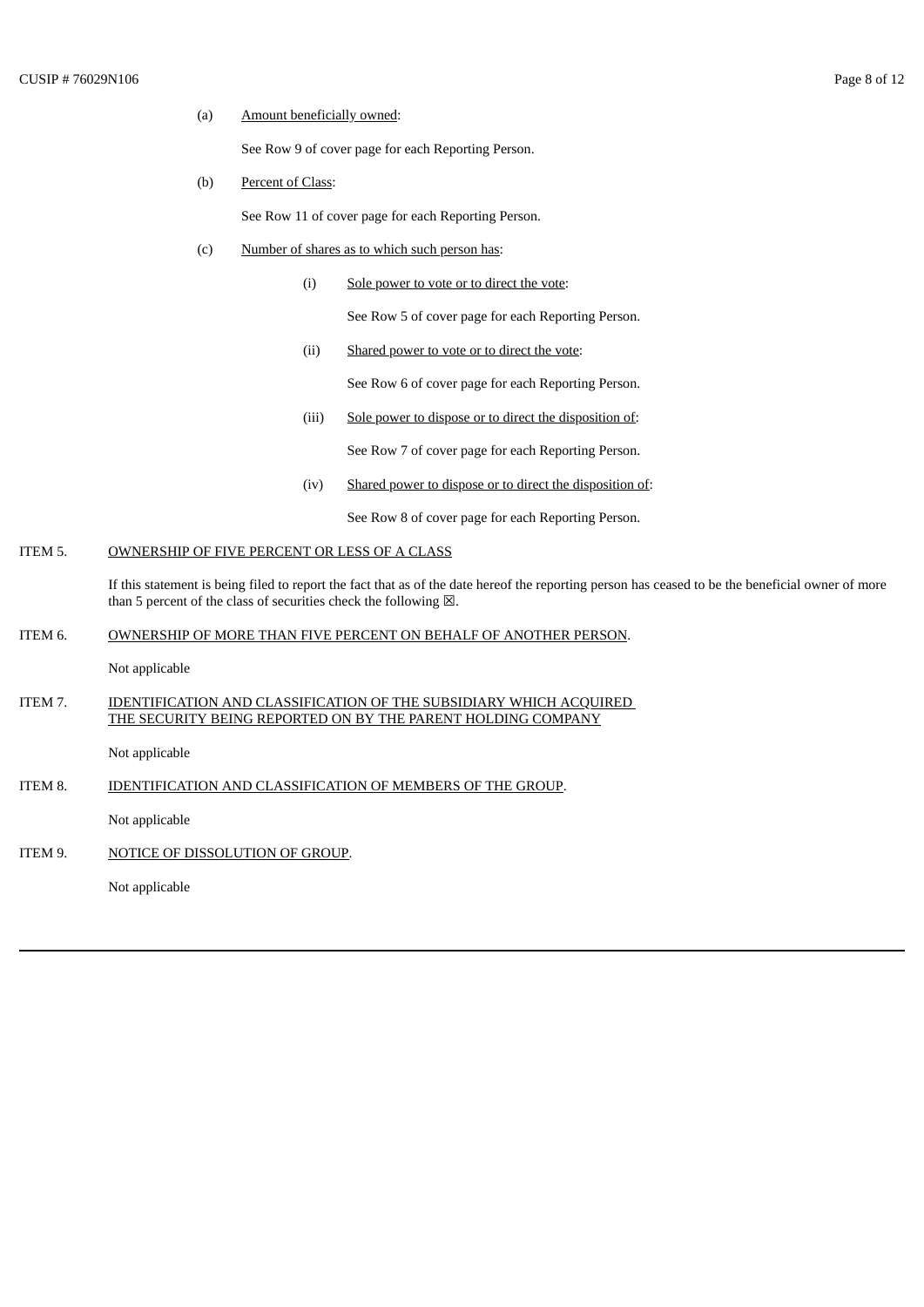## ITEM 10. CERTIFICATION.

By signing below, I certify that, to the best of my knowledge and belief, the securities referred to above were not acquired and are not held for the purpose of or with the effect of changing or influencing the control of the issuer of the securities and were not acquired and are not held in connection with or as a participant in any transaction having that purpose or effect, other than activities solely in connection with a nomination under § 240.14a-11.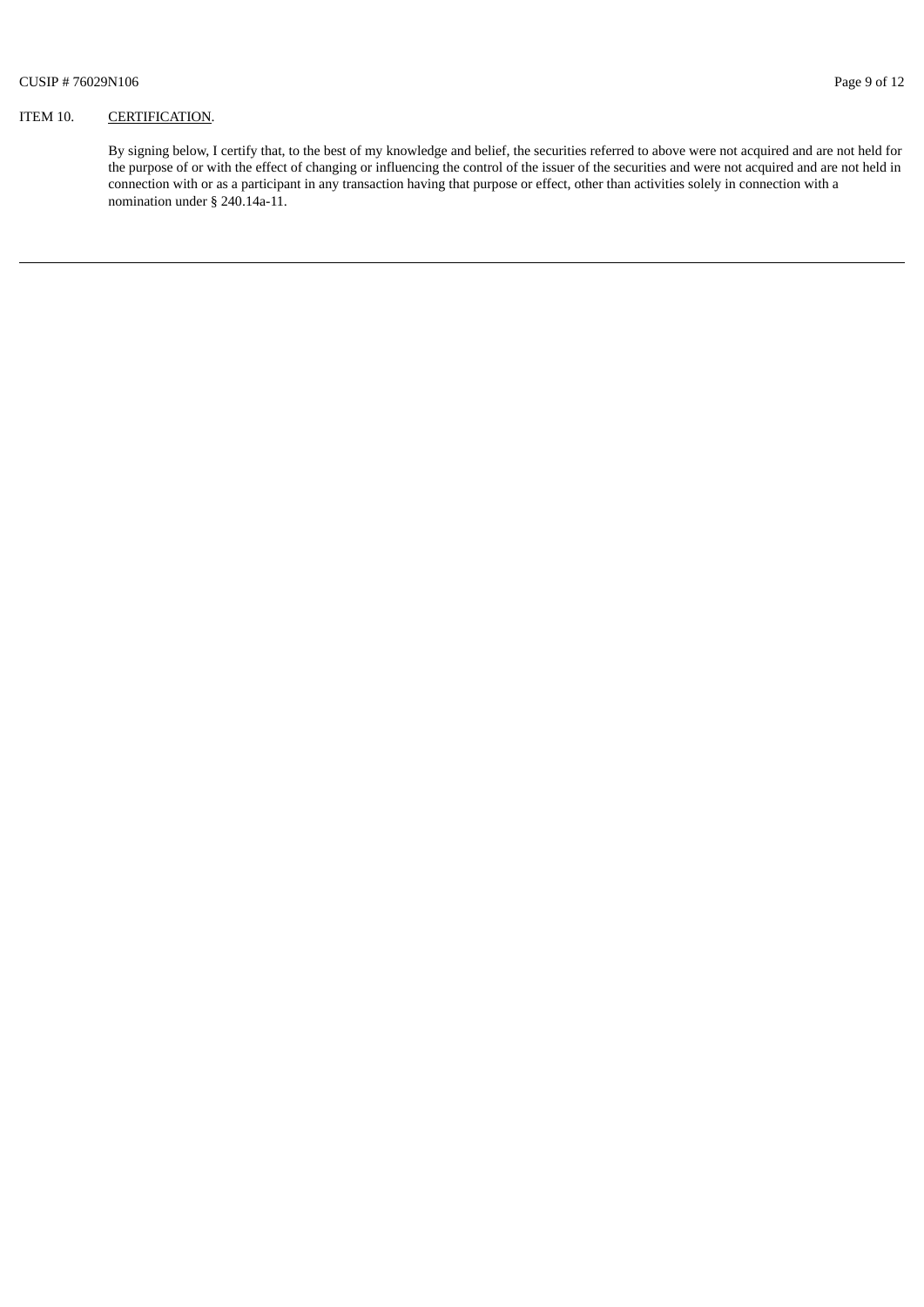#### **SIGNATURES**

After reasonable inquiry and to the best of my knowledge and belief, I certify that the information set forth in this statement is true, complete and correct.

Date: February 13, 2020

### FORESITE CAPITAL FUND III, L.P.

By: FORESITE CAPITAL MANAGEMENT III, LLC<br>Its: General Partner General Partner

By: /s/ James Tananbaum

Name: James Tananbaum Title: Managing Member

### FORESITE CAPITAL MANAGEMENT III, LLC

By: /s/ James Tananbaum Name: James Tananbaum Title: Managing Member

### FORESITE CAPITAL FUND IV, L.P.

By: FORESITE CAPITAL MANAGEMENT IV, LLC

Its: General Partner

By: /s/ James Tananbaum

Name: James Tananbaum

Title: Managing Member

# FORESITE CAPITAL MANAGEMENT IV, LLC

By: /s/ James Tananbaum Name: James Tananbaum Title: Managing Member

#### JAMES TANANBAUM

By: /s/ James Tananbaum Name: James Tananbaum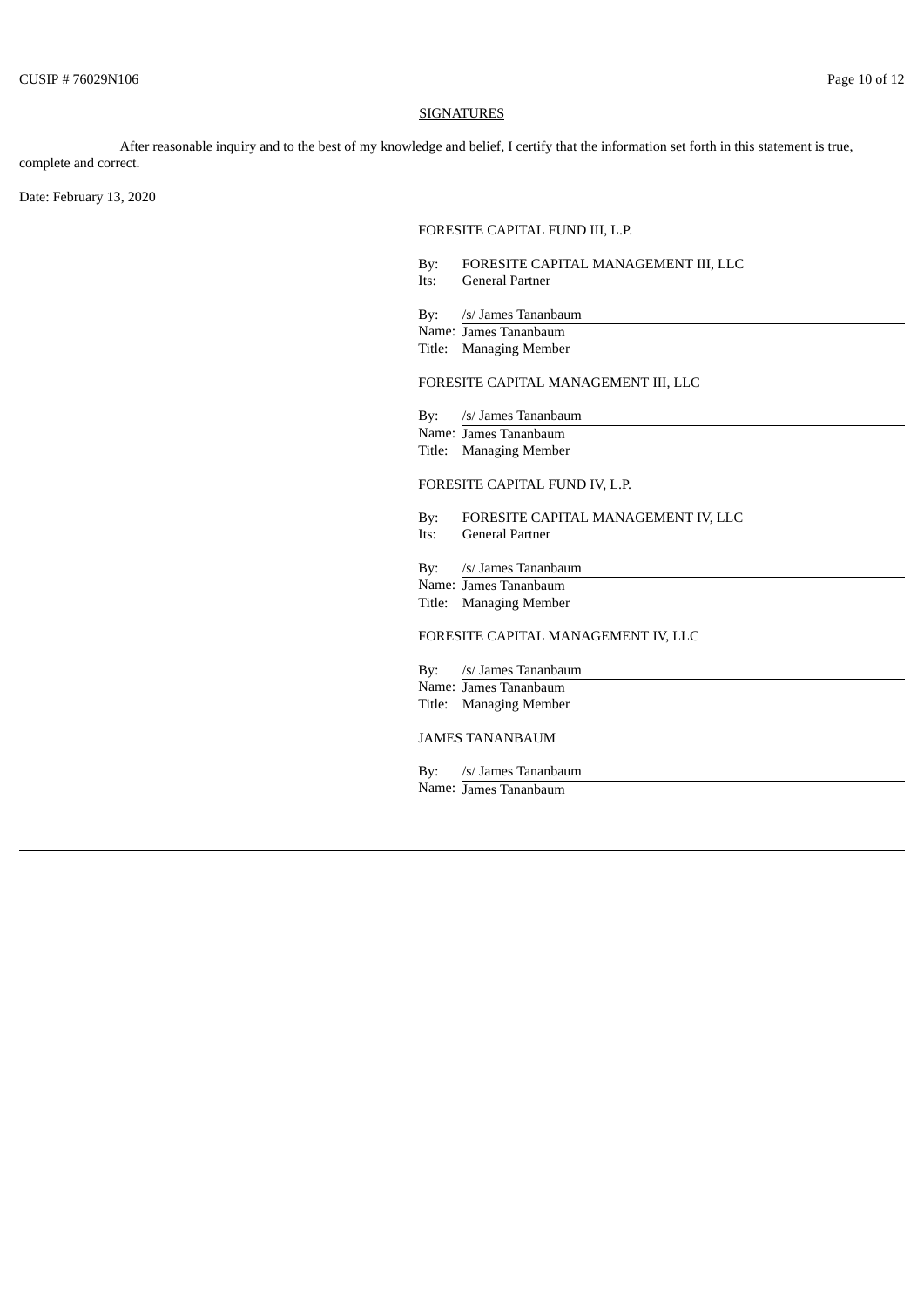#### <u>EXHIBIT INDEX</u>

**Exhibit** 

Exhibit A: Agreement of Joint Filing

Found on Sequentially Numbered Page